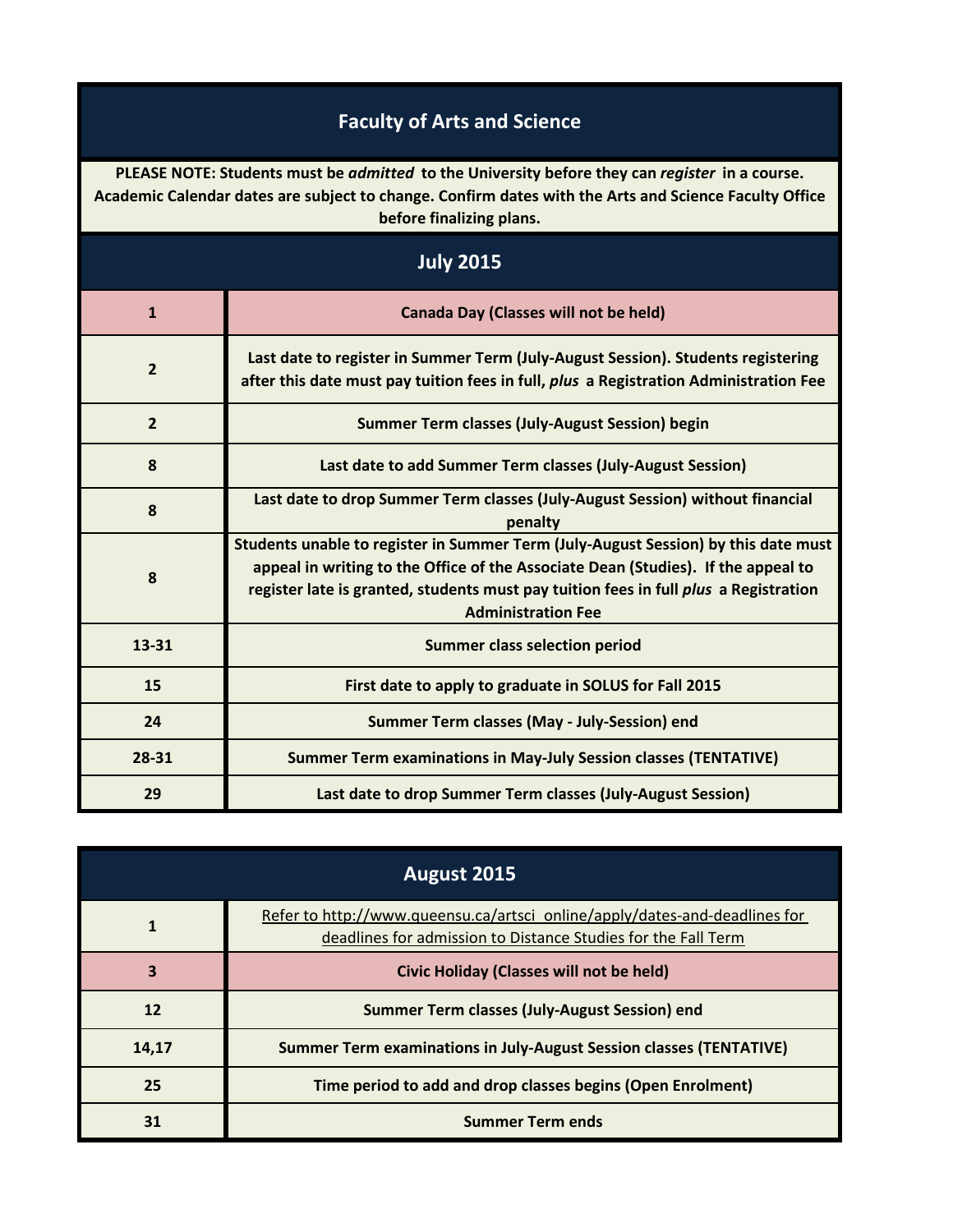| September 2015 |                                                                                                                                                                                                                                                                   |
|----------------|-------------------------------------------------------------------------------------------------------------------------------------------------------------------------------------------------------------------------------------------------------------------|
| $\mathbf{1}$   | <b>Fall Term begins</b>                                                                                                                                                                                                                                           |
| $\mathbf{1}$   | <b>Tuition fees due in full for Fall Term</b>                                                                                                                                                                                                                     |
| 6              | <b>Orientation Week begins (arrival day)</b>                                                                                                                                                                                                                      |
| $\overline{7}$ | <b>Labour Day (University closed)</b>                                                                                                                                                                                                                             |
| 8              | <b>Welcoming Ceremony for new students</b>                                                                                                                                                                                                                        |
| 14             | <b>Fall Term classes begin</b>                                                                                                                                                                                                                                    |
| 25             | Students unable to register in Fall Term by this date must appeal in writing to the<br>Office of the Associate Dean (Studies). If the appeal to register late is granted,<br>students must pay tuition fees in full <i>plus</i> a Registration Administration Fee |
| 25             | Last date to add Fall Term and multi-term classes                                                                                                                                                                                                                 |
| 25             | Last date to drop Fall Term and multi-term classes without financial penalty                                                                                                                                                                                      |

| October 2015 |                                                       |
|--------------|-------------------------------------------------------|
| 12           | <b>Thanksgiving Day (University closed)</b>           |
| 15           | Last date to apply in SOLUS to graduate for Fall 2015 |
| 16           | <b>University Day</b>                                 |

| November 2015 |                                                                                                                              |
|---------------|------------------------------------------------------------------------------------------------------------------------------|
| 6             | Last date to drop Fall Term classes                                                                                          |
|               | Last date to apply for accommodation for an official examination conflict for the<br>December examination session            |
| <b>11</b>     | Remembrance Day (Classes cancelled 10:30 - 11:30 a.m.)                                                                       |
| 15            | Last date to apply for admission to the Upper-Year Program at the Bader<br><b>International Study Centre for Winter Term</b> |
| 17-18         | <b>Fall 2015 Convocation</b>                                                                                                 |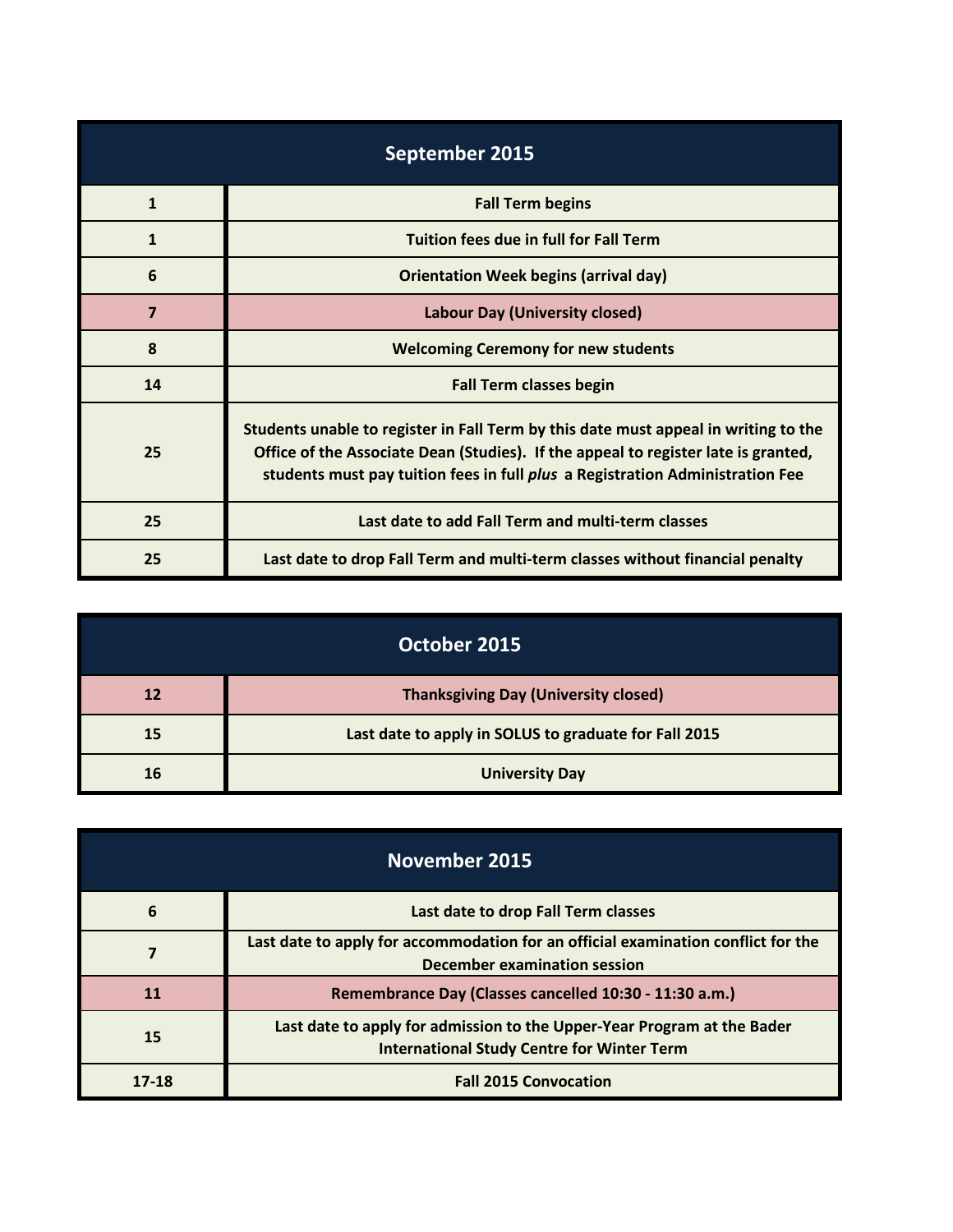| December 2015 |                                                                                                                                               |
|---------------|-----------------------------------------------------------------------------------------------------------------------------------------------|
| 1             | First date to apply to graduate in SOLUS for Spring 2016 (TENTATIVE)                                                                          |
| 1             | Last date for Queen's students to apply for admission to Dual or Second Degree<br><b>Programs for Winter Term</b>                             |
| 1             | Refer to http://www.queensu.ca/artsci_online/apply/dates-and-deadlines for<br>deadlines for admission to Distance Studies for the Winter Term |
| 4             | <b>Fall Term classes end</b>                                                                                                                  |
| $5 - 8$       | Fall Term pre-examination study period                                                                                                        |
| 6             | <b>Commemoration Day (academics cancelled)</b>                                                                                                |
| $9 - 23$      | Final examinations in Fall Term classes and mid-year tests in multi-term classes                                                              |
| 31            | <b>Fall Term ends</b>                                                                                                                         |

| January 2016   |                                                                                                                                                                                                                                                              |
|----------------|--------------------------------------------------------------------------------------------------------------------------------------------------------------------------------------------------------------------------------------------------------------|
| $\mathbf{1}$   | New Year's Day (all classes cancelled)                                                                                                                                                                                                                       |
| $\mathbf{1}$   | <b>Winter Term begins</b>                                                                                                                                                                                                                                    |
| $\overline{a}$ | <b>Winter Term classes begin</b>                                                                                                                                                                                                                             |
| 8              | Last date to apply to the International Programs Office for exchange programs for<br>2016-2017                                                                                                                                                               |
| 10             | <b>Tuition fees due in full for Winter Term</b>                                                                                                                                                                                                              |
| 15             | Students unable to register in Winter Term by this date must appeal in writing to the<br>Office of the Associate Dean (Studies). If the appeal to register late is granted,<br>students must pay tuition fees in full plus a Registration Administration Fee |
| 15             | Last date to add Winter Term classes                                                                                                                                                                                                                         |
| 15             | Last date to drop Winter Term classes without financial penalty                                                                                                                                                                                              |

| <b>February 2016</b> |                                                                               |
|----------------------|-------------------------------------------------------------------------------|
|                      | <b>Registration for Summer Term classes begins (Distance Career students)</b> |
|                      | <b>Family Day (classes will not be held)</b>                                  |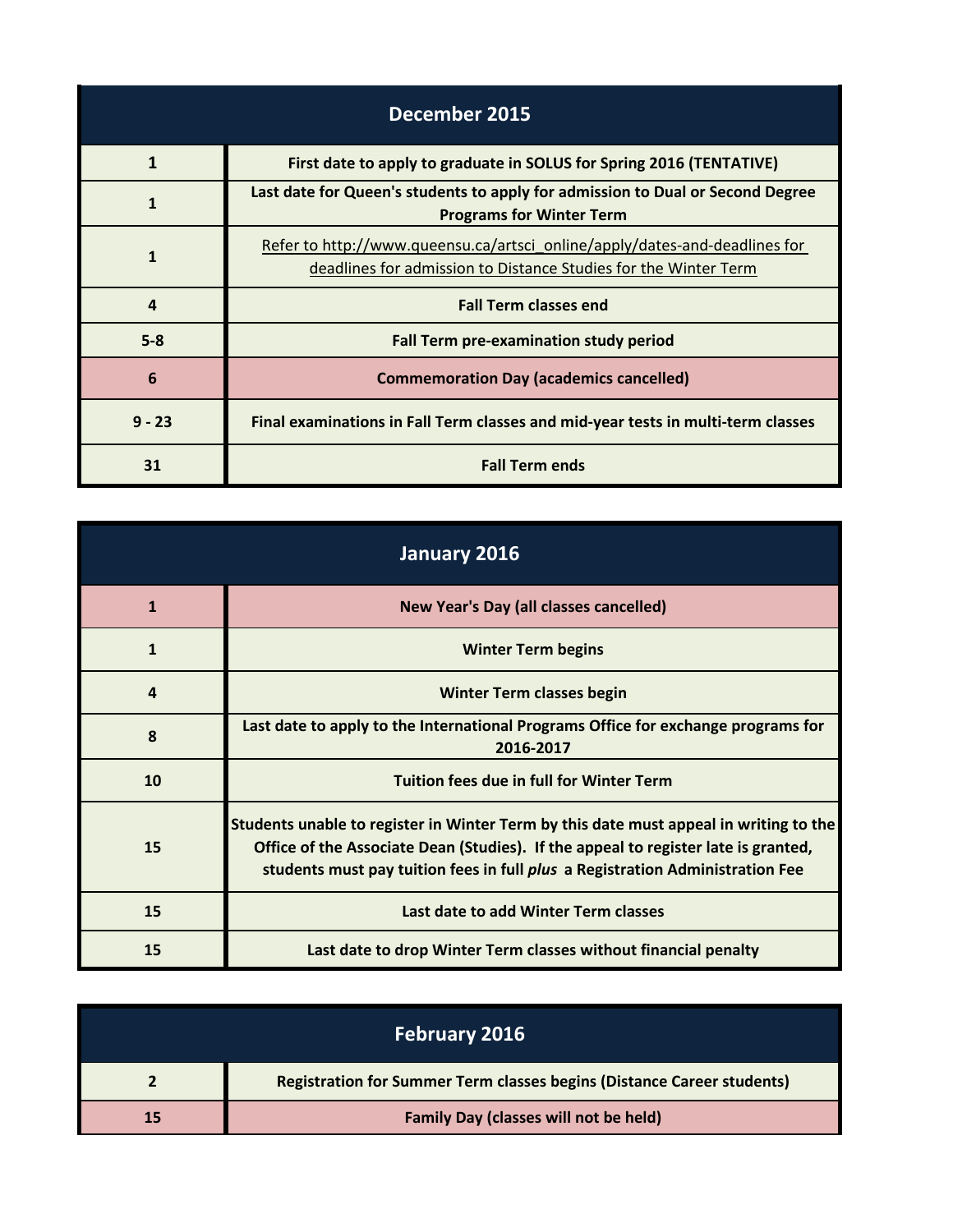| $16 - 19$ | <b>Reading Week (all classes cancelled)</b>                                 |
|-----------|-----------------------------------------------------------------------------|
| 26        | Last date to drop Winter Term and multi-term classes                        |
| 29        | Registration for Summer Term classes begins (Undergraduate Career students) |

| <b>March 2016</b> |                                                                                                                                           |
|-------------------|-------------------------------------------------------------------------------------------------------------------------------------------|
|                   | Last date to apply for accommodation for an official examination conflict for the<br><b>April examination session</b>                     |
| 25                | <b>Good Friday (University closed)</b>                                                                                                    |
| 30                | Last date to apply for admission to the Upper-Year Program at the Bader<br>International Study Centre for Summer Term (May-June Session). |

| <b>April 2016</b> |                                                                                                                                               |
|-------------------|-----------------------------------------------------------------------------------------------------------------------------------------------|
|                   | Last day for Queen's students to apply for a Dual Degree (Summer Term)                                                                        |
| 1                 | Refer to http://www.queensu.ca/artsci_online/apply/dates-and-deadlines for<br>deadlines for admission to Distance Studies for the Summer Term |
| $\mathbf{1}$      | <b>Winter Term classes end</b>                                                                                                                |
| $2 - 6$           | Winter Term pre-exam study period                                                                                                             |
| $7 - 23$          | <b>Final examinations in Winter Term and multi-term classes</b>                                                                               |
| 30                | <b>Winter Term ends</b>                                                                                                                       |
| 30                | Last date to apply to graduate in SOLUS in Spring 2016 (TENTATIVE)                                                                            |

| May 2016 |                                                                                                                                                                  |
|----------|------------------------------------------------------------------------------------------------------------------------------------------------------------------|
|          | <b>Summer Term begins</b>                                                                                                                                        |
|          | <b>Tuition fees due in full for all Summer Term Sessions</b>                                                                                                     |
|          | Summer Term classes (May-June and May-July Sessions) begin                                                                                                       |
| 2        | Students unable to register in Summer Term (May-June and May-July Sessions) by<br>this date must pay tuition fees in full plus a Registration Administration Fee |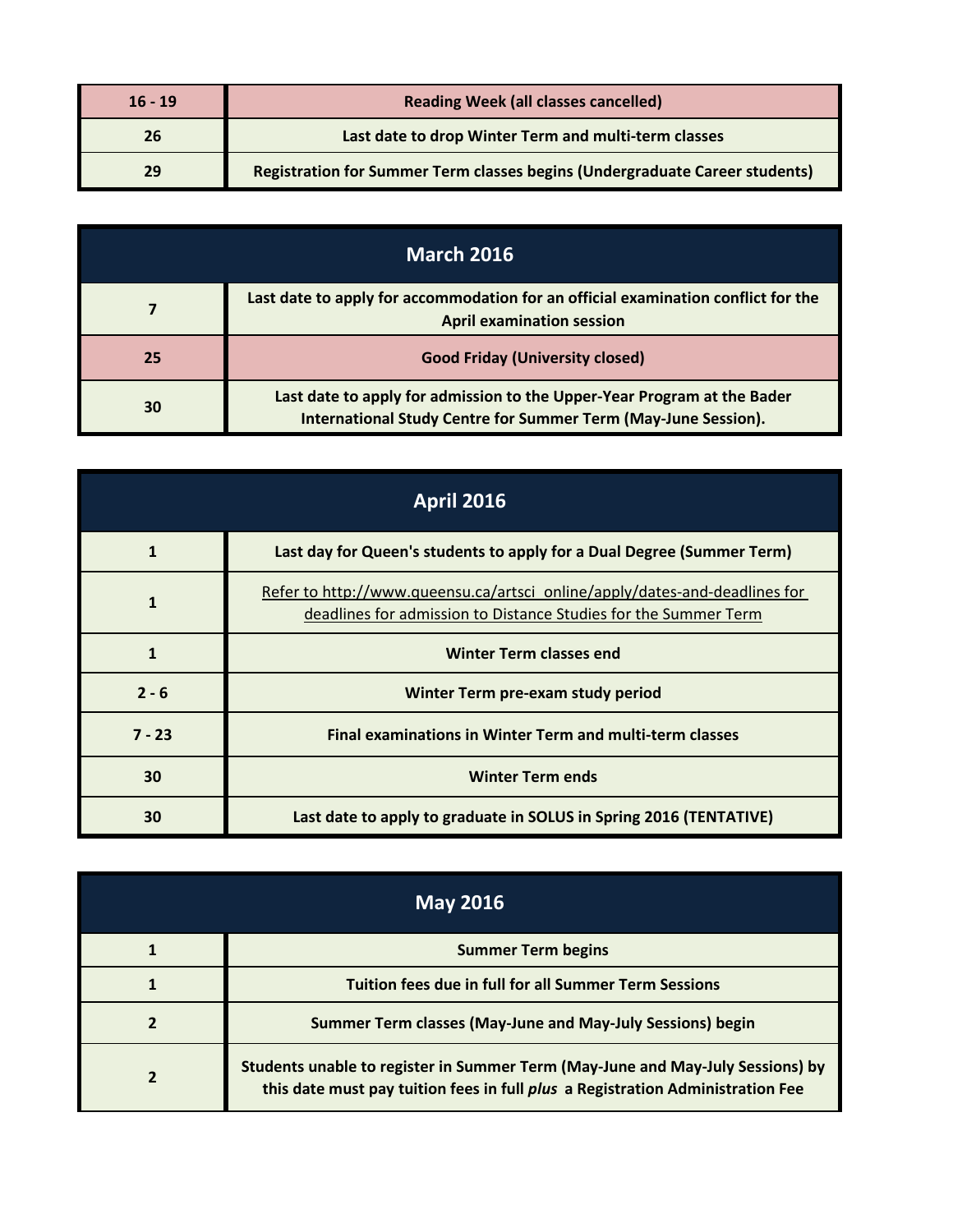| 6  | Students unable to register in Summer Term (May-June and May-July Sessions) by<br>this date must appeal in writing to the Office of the Associate Dean (Studies). If the<br>appeal to register late is granted, students must pay tuition fees in full plus a<br><b>Registration Administration Fee</b> |
|----|---------------------------------------------------------------------------------------------------------------------------------------------------------------------------------------------------------------------------------------------------------------------------------------------------------|
| 6  | Last date to add Summer Term classes (May-June and May-July Sessions)                                                                                                                                                                                                                                   |
| 6  | Last date to drop Summer Term classes (May-June Session) without financial penalty                                                                                                                                                                                                                      |
| 6  | Last date to apply for admission to the Upper-Year Program at the Bader<br><b>International Study Centre for Summer Term (June-July Session)</b>                                                                                                                                                        |
| 13 | Last date to drop Summer Term classes (May-July Session) without financial penalty                                                                                                                                                                                                                      |
| 23 | Victoria Day (classes will not be held)                                                                                                                                                                                                                                                                 |
| 27 | Last date to drop Summer Term classes (May-June Session)                                                                                                                                                                                                                                                |

| <b>June 2016</b>                                                                                                                                              |                                                                                                                                                                                                                                                                                  |  |
|---------------------------------------------------------------------------------------------------------------------------------------------------------------|----------------------------------------------------------------------------------------------------------------------------------------------------------------------------------------------------------------------------------------------------------------------------------|--|
| NOTE: Spring 2016 Convocation: Dates will be determined in November 2015. Please refer to<br>http://www.queensu.ca/registrar/convocation to view these dates. |                                                                                                                                                                                                                                                                                  |  |
| $\mathbf{1}$                                                                                                                                                  | Last date to apply to the University for admission as a part-time student for Fall Term                                                                                                                                                                                          |  |
| $\mathbf{1}$                                                                                                                                                  | Last date for Queen's students to apply for admission to a Dual Degree Program for<br><b>Fall Term</b>                                                                                                                                                                           |  |
| $\mathbf{1}$                                                                                                                                                  | Last date for Queen's students to apply to transfer into the Faculty of Arts and<br><b>Science for Fall Term</b>                                                                                                                                                                 |  |
| $\mathbf{1}$                                                                                                                                                  | Last date to apply to the University for upper-year full-time admission for Fall Term<br>from another post-secondary institution.                                                                                                                                                |  |
| 13                                                                                                                                                            | <b>Summer Term classes (May-June Session) end</b>                                                                                                                                                                                                                                |  |
| 15                                                                                                                                                            | Last date for receipt of required documentation from students seeking admission for<br>Summer Term (July-August Session) and Fall Term to full-or part-time study,<br>including transfer students, to ensure that an admission decision is made before the<br><b>Terms begin</b> |  |
| $16 - 17$                                                                                                                                                     | <b>Summer Term examinations in May-June session classes (TENTATIVE)</b>                                                                                                                                                                                                          |  |
| 24                                                                                                                                                            | Last date to drop Summer Term classes (May-July Session)                                                                                                                                                                                                                         |  |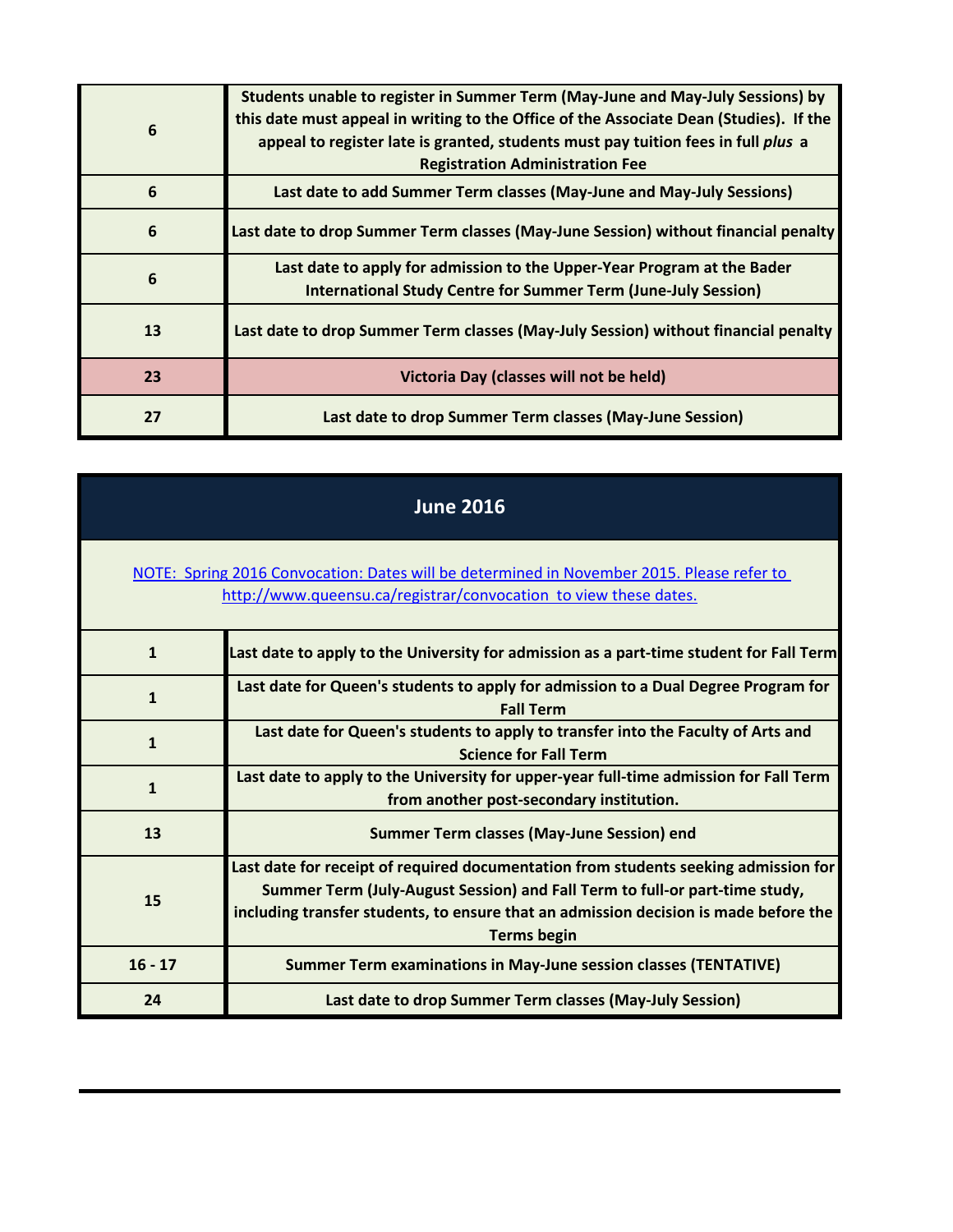| <b>July 2016</b> |                                                                                                                                                                                                                              |  |
|------------------|------------------------------------------------------------------------------------------------------------------------------------------------------------------------------------------------------------------------------|--|
| $\mathbf{1}$     | <b>Canada Day (Classes will not be held)</b>                                                                                                                                                                                 |  |
| $\overline{a}$   | Students unable to register in Summer Term (July-August Session) by this date must<br>pay tuition fees in full, plus a Registration Administration Fee                                                                       |  |
| $\overline{4}$   | <b>Summer Term classes (July-August Session) begin</b>                                                                                                                                                                       |  |
| 8                | Students unable to register in Summer Term (July-August Session) by this date must<br>appeal in writing to the Office of the Associate Dean (Studies) and pay tuition fees in<br>full plus a Registration Administration Fee |  |
| 8                | Last date to add Summer Term classes (July-August Session)                                                                                                                                                                   |  |
| 8                | Last date to drop Summer Term classes (July-August Session) without financial<br>penalty                                                                                                                                     |  |
| $11 - 29$        | <b>Summer class selection period</b>                                                                                                                                                                                         |  |
| 15               | First date to apply in SOLUS to graduate for Fall 2016 (TENTATIVE)                                                                                                                                                           |  |
| 22               | <b>Summer Term classes (May-July Session) end</b>                                                                                                                                                                            |  |
| $26 - 29$        | <b>Summer Term examinations in May-July Session classes (TENTATIVE)</b>                                                                                                                                                      |  |
| 29               | Last date to drop Summer Term classes (July-August Session)                                                                                                                                                                  |  |
| 31               | Last date to apply for admission to the Upper-Year Program at the Bader<br><b>International Study Centre for Fall Term</b>                                                                                                   |  |

| August 2016 |                                                                                                                                             |  |
|-------------|---------------------------------------------------------------------------------------------------------------------------------------------|--|
|             | Civic Holiday (Classes will not be held)                                                                                                    |  |
|             | Refer to http://www.queensu.ca/artsci_online/apply/dates-and-deadlines for<br>deadlines for admission to Distance Studies for the Fall Term |  |
| 12          | Summer Term classes (July-August Session) end                                                                                               |  |
| $15 - 16$   | <b>Summer Term examinations in July-August Session classes (TENTATIVE)</b>                                                                  |  |
| 31          | <b>Summer Term ends</b>                                                                                                                     |  |

| September 2016          |
|-------------------------|
| <b>Fall Term begins</b> |